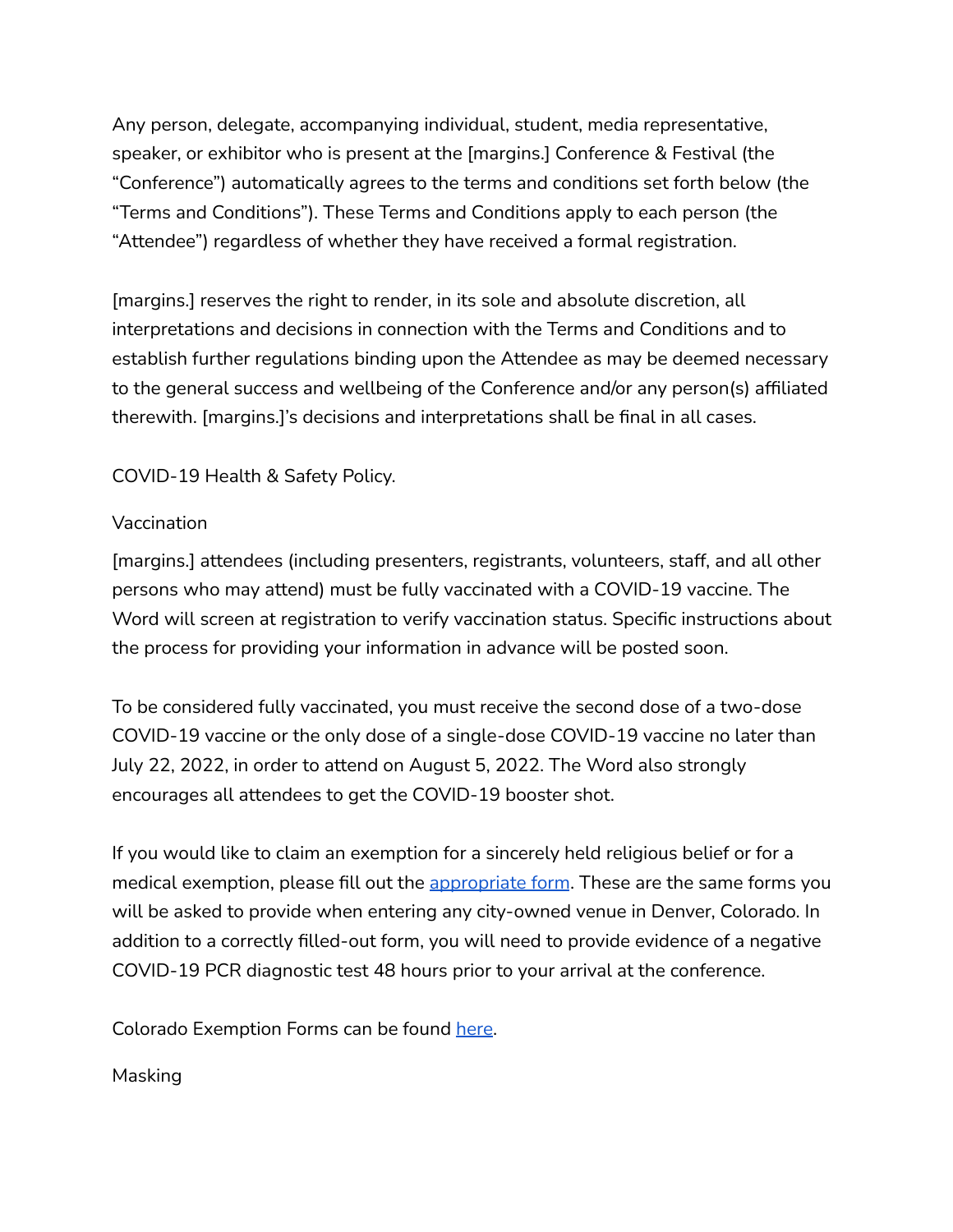At this time, it is anticipated that wearing a mask will be required in all [margins.] venues. Masks are required regardless of vaccination status. Exceptions are provided for attendees with disabilities who are unable to wear a mask. Attendees will be notified if any updates to this policy are made prior to the event.

#### Injury & COVID-19 Liability Waiver.

Attendee assumes all risks and accepts sole responsibility for any injury (including, but not limited to: personal injury, disability, and death), illness, damage, loss, claim, liability, or expense of any kind that attendee may experience or incur in connection with attending the Conference. Attendee hereby releases, covenants not to sue, discharges, and holds harmless the Conference, its employees, agents, and representatives, of and from any such claims, including all liabilities, claims, actions, damages, costs, or expenses of any kind arising out of or relating thereto. Specifically relating to the global COVID-19 pandemic, attendee acknowledges the highly contagious nature of COVID-19 and voluntarily assumes the risk of exposure or infection by attending the Conference, and that such exposure or infection may result in personal injury, illness, disability, and/or death to attendee. Attendee understands the risk of becoming exposed to or infected by COVID-19 at the Conference may result from the actions, omissions, or negligence of others who may attend the event or their families, colleagues, or others with whom they may have contact. Accordingly, attendee understands and agrees that this release includes any claims based on the actions, omissions or negligence of the [margins.], its employees, agents, and representatives, whether a COVID-19 infection occurs before, during, or after participation in the Conference.

In addition to all other rules and regulations relating to the attendee's attendance at the Conference, attendee agrees to comply with all COVID-related procedures that may be implemented by [margins.], the McNichols Building, the City and County of Denver, and/or any other relevant body, including, but not limited to, mask-wearing and social distancing requirements and restrictions on certain activities that carry higher COVID-related risk, in order to protect as much as possible the health and safety of all Conference attendees.

Refund Policy for Conference registrations.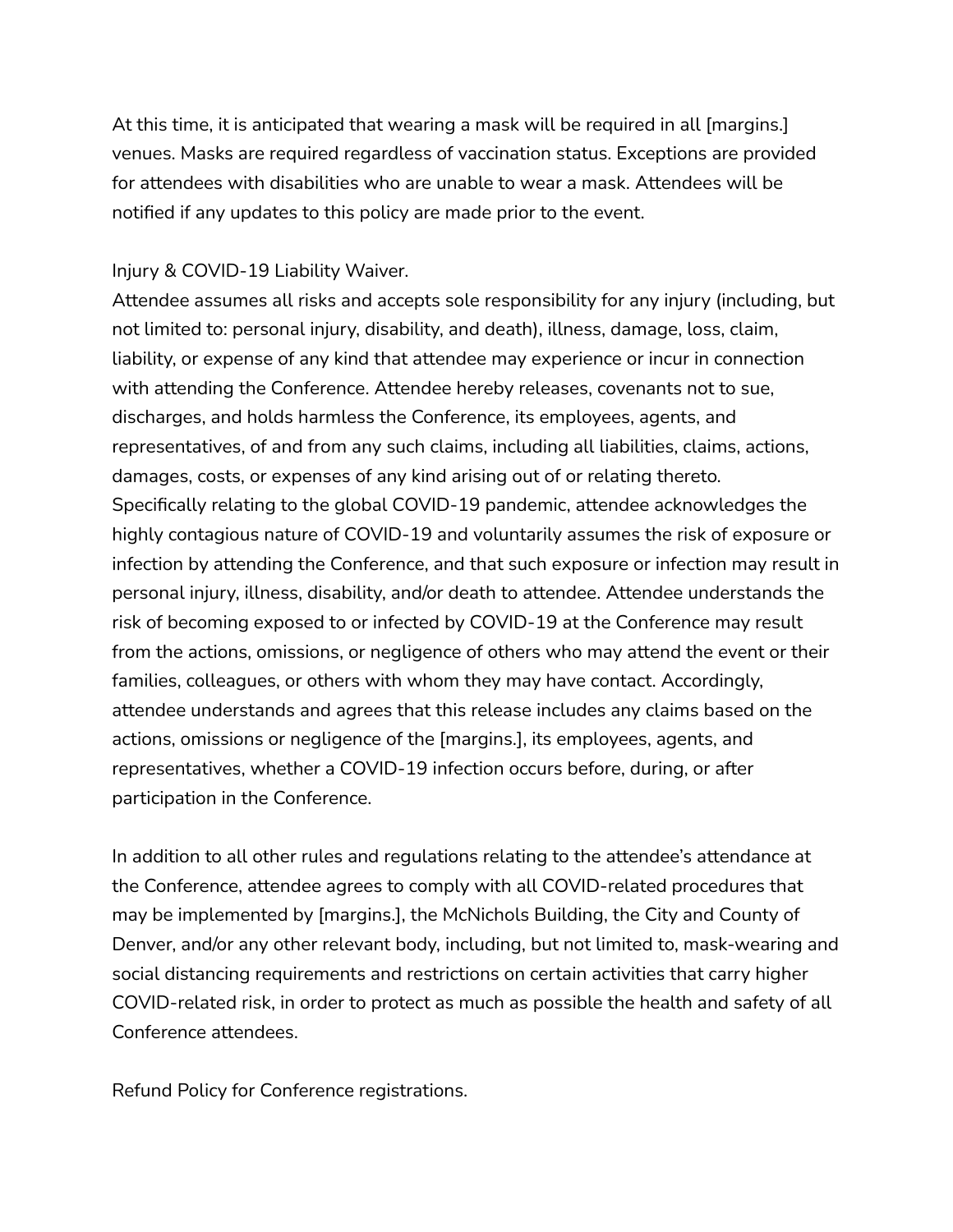[margins.] advises attendees to wait until they are certain of their in-person attendance to purchase registration, as purchases are nonrefundable. If you purchase an in-person registration and later decide that you will not be attending the in-person conference due to concern over COVID-19, you will remain registered for virtual attendance, and we can provide a credit for 2024 conference registration purchases equal to the difference between your in-person registration and a virtual registration. The deadline to request such a credit is August 1, 2022.

If you do not feel well or are showing any symptoms of COVID-19, we ask that you do not attend. If this applies to you, please let us know and we can provide a credit for the 2024 conference registration purchases equal to the difference between your in-person registration and a virtual registration. We will provide a credit for the full purchase amount toward the 2024 conference upon receipt of a note from a medical professional for any illness that prevents a registrant from participating in the conference.

All other registration purchases are nonrefundable.

## Registration Transfer.

A registration may be transferred to another individual, provided that this individual is not already registered, the registration is used for the same level of conference attendance, and the individual qualifies for the type of registration being transferred. For example, a student registration can only be transferred to another student. For more information about registration transfers, please contact [margins@thewordfordiversity.org](mailto:margins@thewordfordiversity.org)

## Rules, Regulations, & Attendee Conduct.

Attendee agrees to abide by all fire, safety, and health regulations of the local, city, state, hotels, and convention centers where the Conference is held. Attendee must comply with all applicable federal, state, and local ordinances, as well as [margins.] policies and procedures as set forth below. Participants who violate such rules and/or who behave in an unsafe or careless manner while attending the Conference may be asked to leave immediately and will be held responsible for their actions. The Attendee acknowledges that such violations may result in the Attendee being removed from the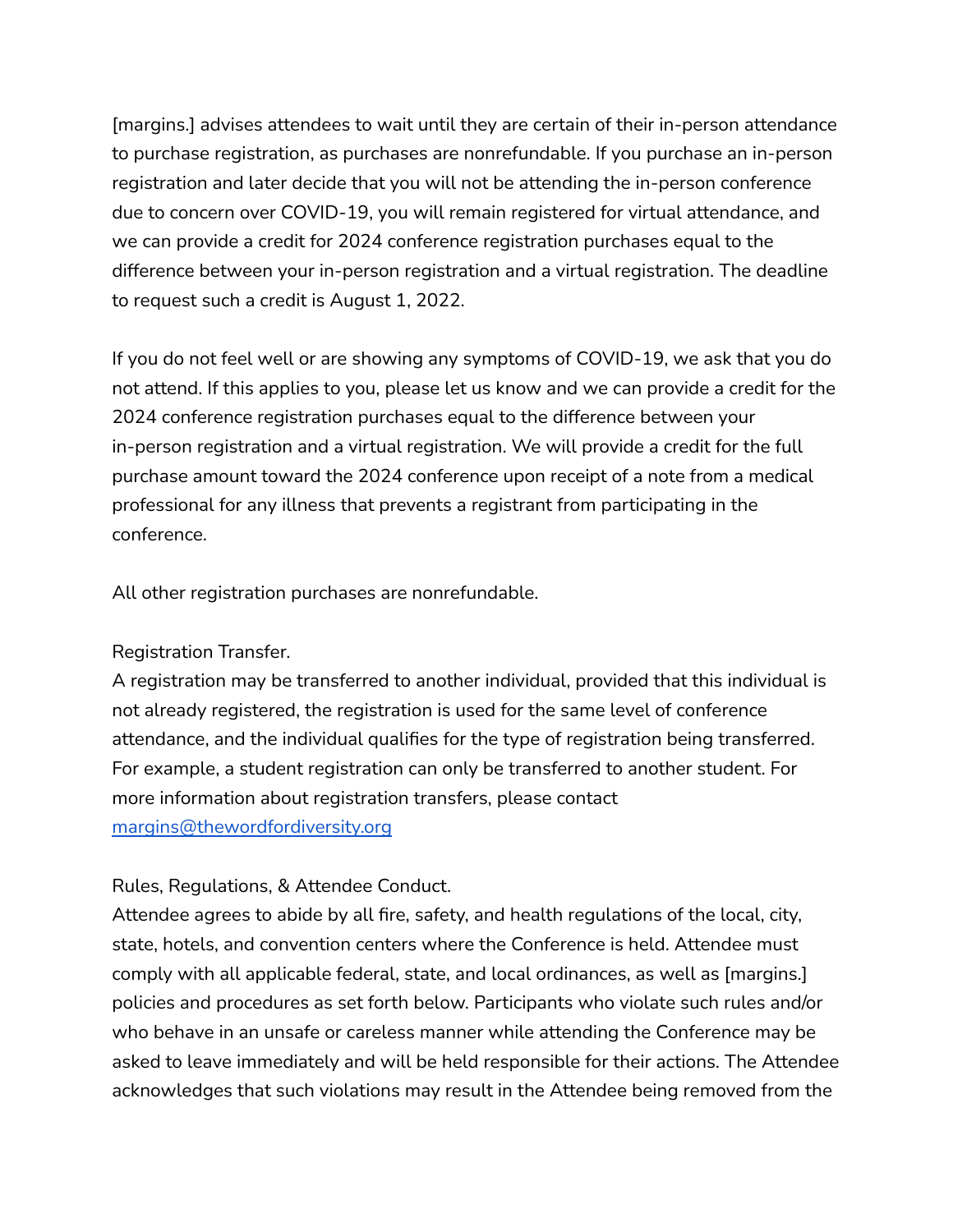Conference and barred from returning without refund of the Attendee's registration fee. The Attendee likewise acknowledges and agrees that all attendees of the Conference have the right to enjoy the Conference equally.

Attendees are expected to respect the dignity of all persons; comply with local, state and federal laws, especially those pertaining to individual civil rights and physical or sexual harassment; understand that verbal harassment, physical aggression or intolerance are unacceptable. Illegal or disruptive behavior that interferes with the conduct of reasonable business at the Conference, or any other attendee's safety or comfort, including behavior that impedes or prevents accessibility services or requests, behavior that discriminates based on age, disability, race, ethnicity, gender, religion, political or institutional affiliation, or sexual orientation, behavior that violates COVID-19 health & safety precautions, and harassment of any kind, is strictly prohibited and may result in the Attendee being removed from the Conference and barred from returning without refund of the Attendee's registration fee. Such violations may be reported to the appropriate authorities. If you witness a crime or have an emergency that requires the police, please call 911.

#### Content Advisory.

Attendee understands that some conference events may contain adult language and/or discuss mature themes. This content may not be suitable for all attendees. The views and opinions expressed at the conference may not necessarily reflect the views of [margins.]'s staff, Board of Directors, or members.

## Indemnity.

To the extent permitted by law, the Attendee agrees to protect, indemnify, defend, and hold harmless [margins.], the hotel(s) and convention centers where the Conference is being held, and their respective employees, officers, directors, and agents against all claims, losses, or damages to persons or property, governmental charges or fines, and costs (including reasonable attorney's fees) arising out of or connected to the actions or failure to act in accordance with the Terms and Conditions by the Attendee, its employees, officers, directors, or agents, except those claims arising out of the other party's gross negligence or willful misconduct.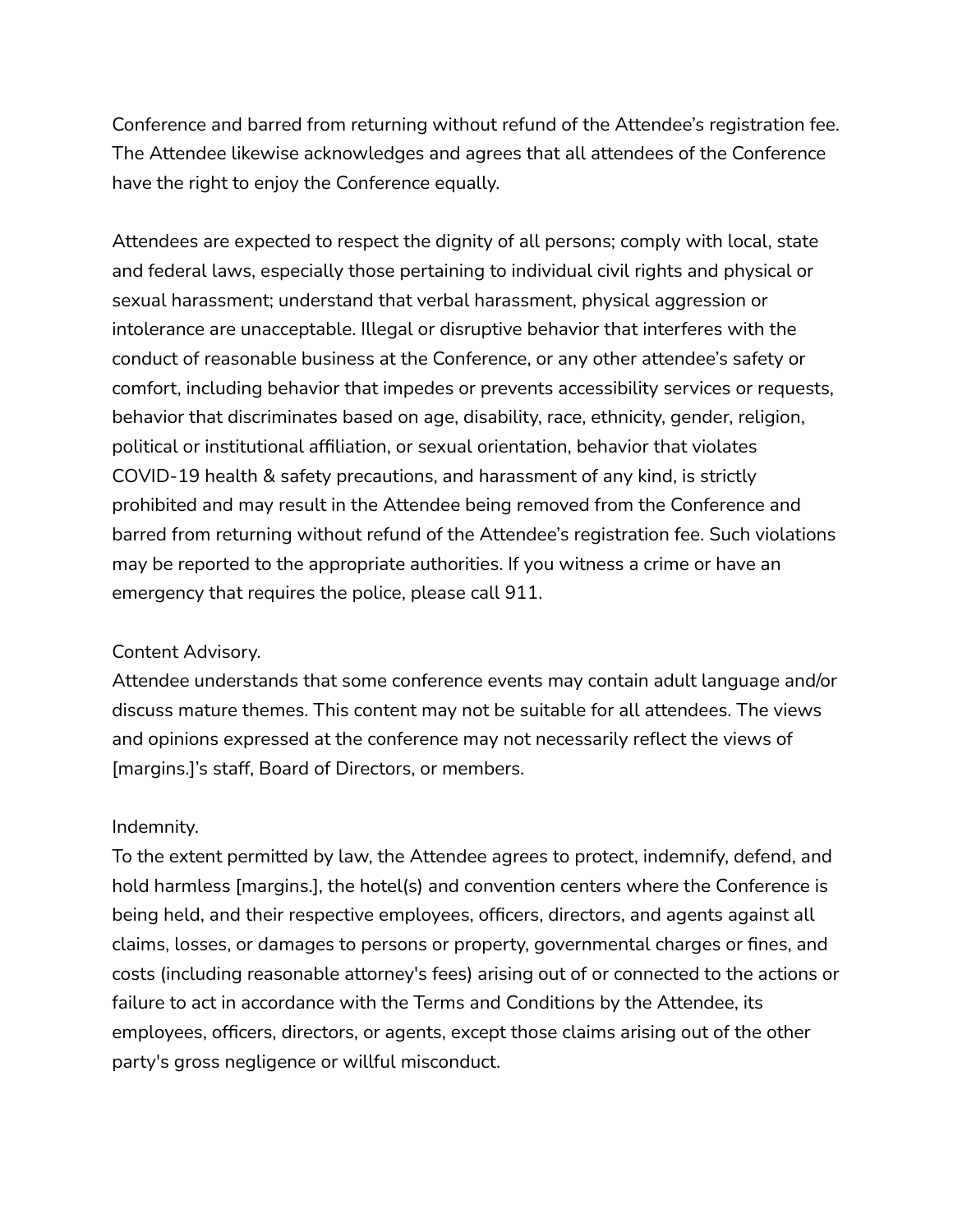#### Accessibility Services.

[margins.] is committed to making all reasonable arrangements that will allow members of the community to participate in Conference events. All meeting rooms at the conference are wheelchair accessible and have seats in the first row marked as reserved for individuals with accessibility needs. Attendees who require onsite assistance during the Conference should request it from personnel at [margins.]'s welcome desk in the registration area.

## Alcohol & Drugs.

[margins.] supports and enforces all laws of the state and municipality where the Conference is held in all matters concerning alcohol and other controlled substances. It is considered unlawful to furnish or give any liquor, malt, or brewed beverages to minors, visibly intoxicated persons, habitual drunkards, or those prone to intemperate habits. It is also illegal for minors to purchase or possess alcohol and to be visibly intoxicated. All medically unsupervised possession of controlled substances is prohibited. The manufacture, delivery, sale, and possession of an illegal substance could result in legal action.

## Modification of the Conference Program.

[margins.] reserves the right to modify the program, which is published as an indication only.

#### Registration, Hotel, & Travel Accommodations.

Registration includes admission to [margins.]'s bookfair, meetings, panels, readings, and public receptions as outlined by the level of registration indicated at the time of purchase, which may cover virtual attendance, virtual and in-person attendance, attendance for the duration of the Conference period, or attendance for a specified duration. Meals, lodging, and travel are not included. Hotel accommodations are subject to availability and will be allocated on a first-come, first-served basis.

#### Salvatory Clause.

If there is a determination that any part of the Terms and Conditions is ineffective or impracticable, then the validity of the Terms and Conditions remaining is not impaired.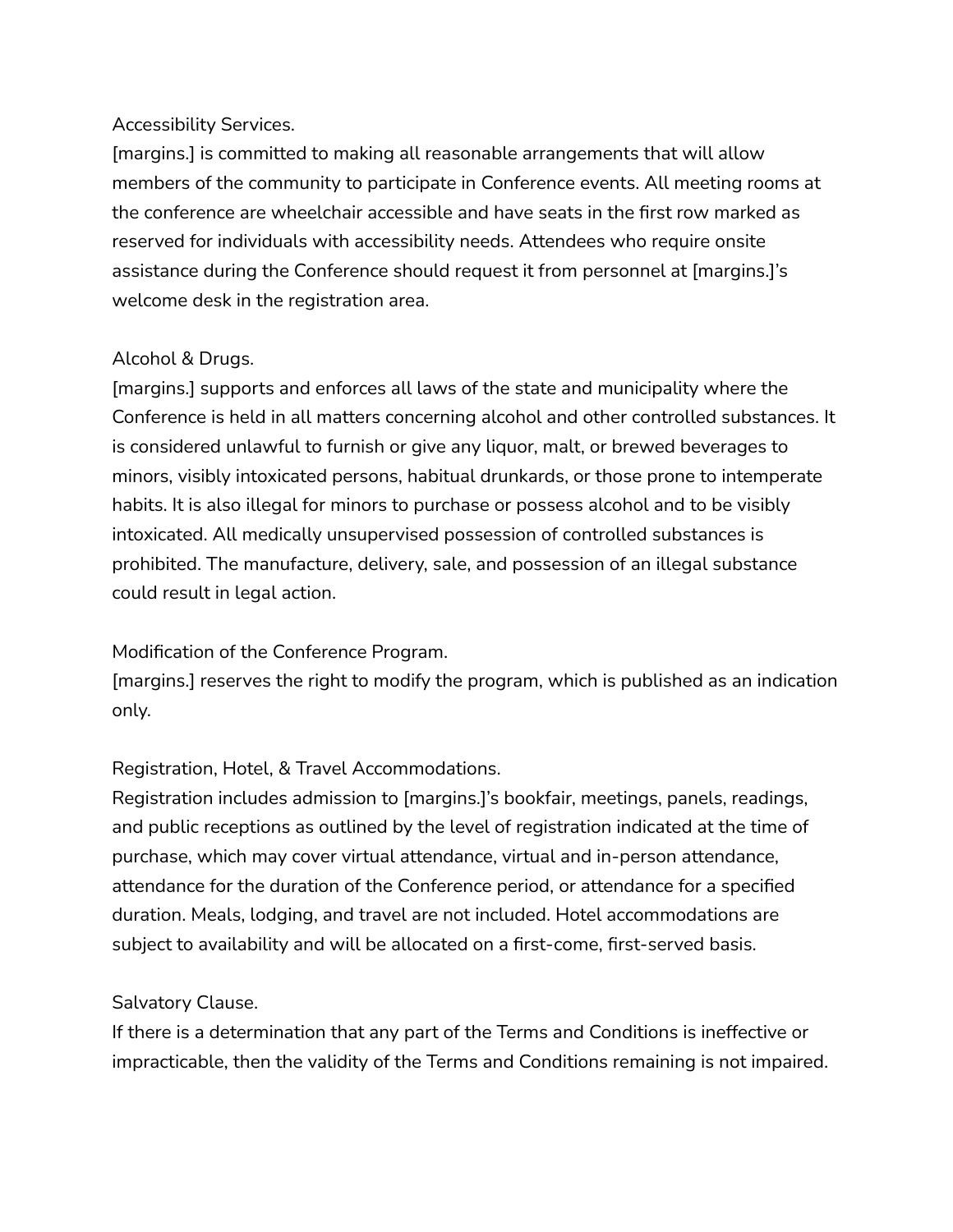#### Digital & Other Recordings.

Professional photographs, audio, and video will be captured before and during the Conference. Presenters and Conference Attendees grant [margins.] and its representatives permission to photograph and/or record them before and during Conference events and to use such recordings in support of [margins.]'s mission. Uses of records may include, but are not limited to, e-broadcasting on [margins.]'s YouTube Channel, educational initiatives, post-conference reporting, and [margins.]'s podcast series.

Speakers/Presenters provide consent for [margins.] to record presentations in audio and/or visual form and grant [margins.] a royalty-free license to use, reproduce, and distribute the recordings and accompanying materials. Speakers/Presenters also understand that while they retain the rights to their presentation materials (handouts, slides, etc.) and the content of the presentation, [margins.] is the sole copyright owner of any recording and can distribute it, along with any supporting materials in any way, with the appropriate attribution of the speakers.

## Copyright & Trademark Permissions.

Panelists agree, to the best of their knowledge, that their presentations do not violate any proprietary or personal rights of others (including any copyright, trademark, and privacy rights), are factually accurate, and contain nothing defamatory or otherwise unlawful. Panelists have full authority to enter into this agreement and have obtained all necessary permissions or licenses from any individuals or organizations whose material is included or used in a presentation. Panelists warrant their materials are original or properly licensed and agree to defend and indemnify potential copyright infringement claims. Panelists additionally grant license to [margins.] to all provided content.

## Photography or Recording Usage by Attendees.

[margins.] appreciates all coverage of the Conference. Photography, screenshots, audio recordings, and video recordings are not permitted without the prior written consent of [margins.], except that still photography without use of professional equipment is permitted so long as any photographs displayed on any outlet, including but not limited to social media, appropriately credits [margins.] and any relevant presenters